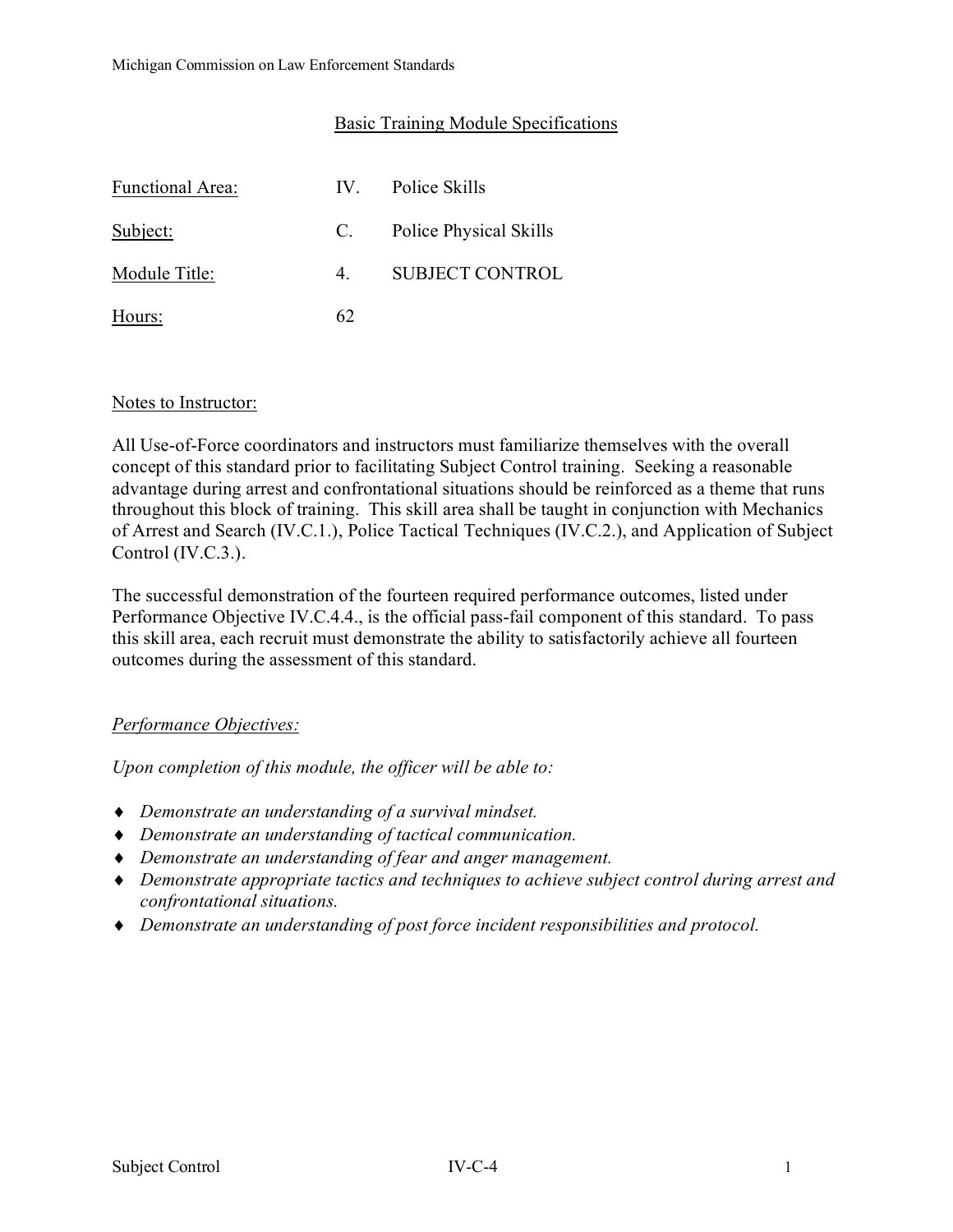### Module Objectives:

## IV.C.4.1. Demonstrate an Understanding of a Survival Mindset.

#### Notes to Instructor:

The concern of an officer voluntarily relinquishing control of his/her firearm to a subject and the potential for tragedy shall be specifically addressed and discussed with the students.

- a. Describes a survival mindset as possessing the unwavering will to survive any and all physical confrontations, using any and all available tools including:
	- (1) a positive mental attitude;
	- (2) physical abilities;
	- (3) duty equipment; and
	- (4) the appropriate use of force (up to, and including, deadly force).
- b. Recognizes the following threat cues as indicators of possible danger:
	- (1) subject cues,
	- (2) situational cues, and
	- (3) environmental cues.

#### c. Responds to threat cues by:

- (1) using verbal commands;
- (2) tactically retreating;
- (3) waiting for back-up;
- (4) using contact or cover;
- (5) applying objectively reasonable force; and
- (6) employing other appropriate tactics and techniques.
- d. Describes the benefits of physical, mental, and emotional preparation as:
	- (1) competence,
	- (2) confidence, and
	- (3) appropriate response.
- e. Describes the ramifications of the lack of preparation as:
	- (1) incompetence,
	- (2) panic,
	- (3) inappropriate response, and
	- (4) possible liability, injury or death.
	- f. Describes the survival mindset of a peace officer as guided by, and deeply rooted in, moral and ethical values, with peacekeeping as a primary objective.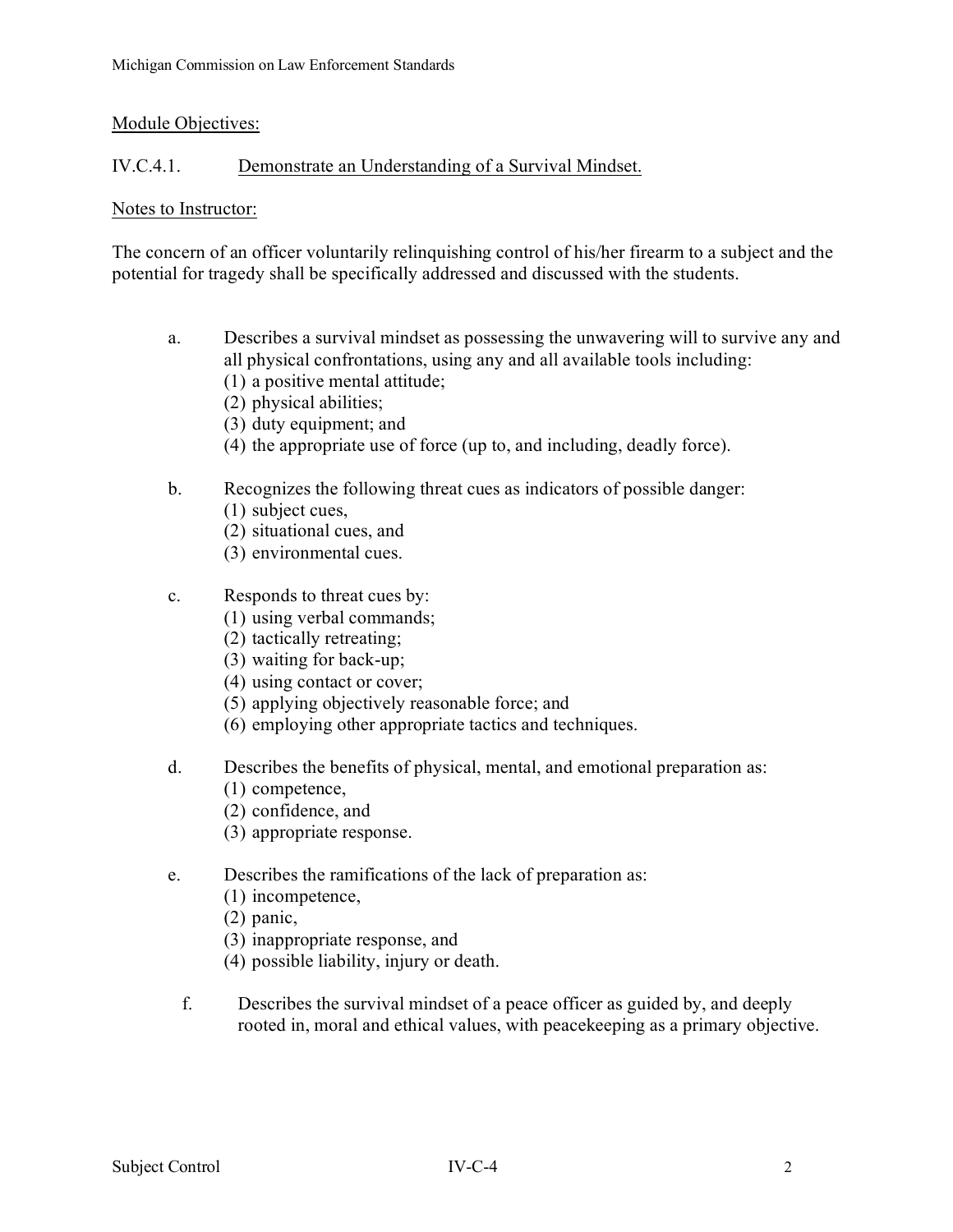- IV.C.4.2. Demonstrate an Understanding of Tactical Communication.
	- a. Describes communication in police work as:
		- (1) 85% of the job;
			- (2) 93% non-verbal;
				- (a) tone of voice; and
				- (b) body language; and
			- (3) the foundation of command presence.

### b. Describes tactical communication techniques for subject control as:

- (1) clear and concise commands;
- (2) de-escalation techniques (verbal skills);
- (3) conflict resolution techniques;
- (4) negotiating;
- (5) allowing time to comply to officer's commands;
- (6) non-conflicting commands;
- (7) appropriate language;
- (8) adjusting levels of commands [low, medium, high] when current level is deemed ineffective;
- (9) non-verbal cues; and
- (10) other tactical communication techniques.
- c. Considers the importance of post (subject control) incident communication with clear and concise:
	- (1) verbal commands;
	- (2) verbal notification and justification (articulation);
	- (3) written documentation and justification; and
	- (4) courtroom testimony and demeanor.

#### IV.C.4.3. Demonstrate an Understanding of Fear and Anger Management.

- a. Defines fear as:
	- (1) a natural, automatic, emotional response to perceived danger (real or unreal);
	- (2) not a problem until it interferes with the ability to perform effectively;
	- (3) heightened alertness during high-risk situations;
	- (4) controllable, which results in courage/bravery; and
	- (5) changing with time and experience (stress inoculation).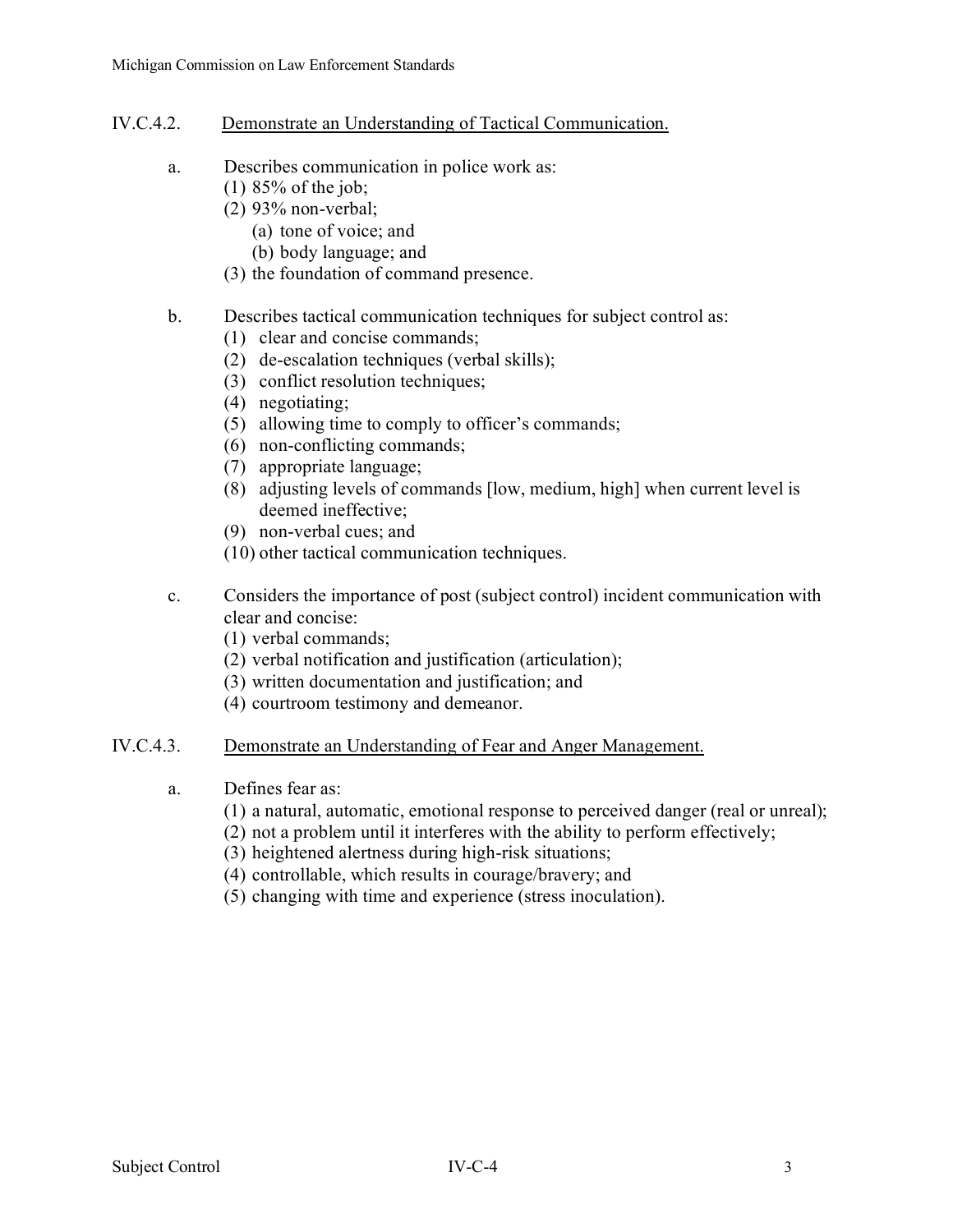- IV.C.4.3. Demonstrate an Understanding of Fear and Anger Management (continued).
	- b. Distinguishes the two types of fear by:
		- (1) identifying reasonable fear as:
			- (a) a controlled, legitimate, and manageable fear; and
			- (b) a mechanism that is necessary for officer safety, if it is based on a reasonable perception; and
		- (2) identifying unreasonable fear as:
			- (a) generated in an officer's mind with no direct correlation to facts and situations; and
			- (b) responsible for inappropriate responses, failure to respond, and over reaction.
	- c. Recognizes the body's response to fear:
		- (1) adrenaline is released;
		- (2) heart rate increases;
		- (3) blood clotting enzymes flow into the system to minimize damage from wounds;
		- (4) vision and hearing become more acute;
		- (5) breathing increased;
		- (6) muscles tense skin perspires; and
		- (7) pain thresholds raise.

# d. Identifies the 6 phases of fear in a dangerous situation:

- (1) perception of fear;
- (2) awareness of vulnerability;
- (3) decision to act;
- (4) survival phase;
- (5) decision to respond; and
- (6) response phase.
- e. Distinguishes appropriate responses during the 6 phases of fear by:
	- (1) recognizing that in the second phase (awareness of vulnerability), the officer faces vulnerability and potential lack of control;
	- (2) recognizing that if the officer focuses on the danger and vulnerability, the officer will tend to feel weak and helpless;
	- (3) recognizing that the officer must focus-in on the survival phase in order to control the feeling of vulnerability; and
	- (4) recognizing that this focus will then be on evaluating the situation and determining the best course of action for survival.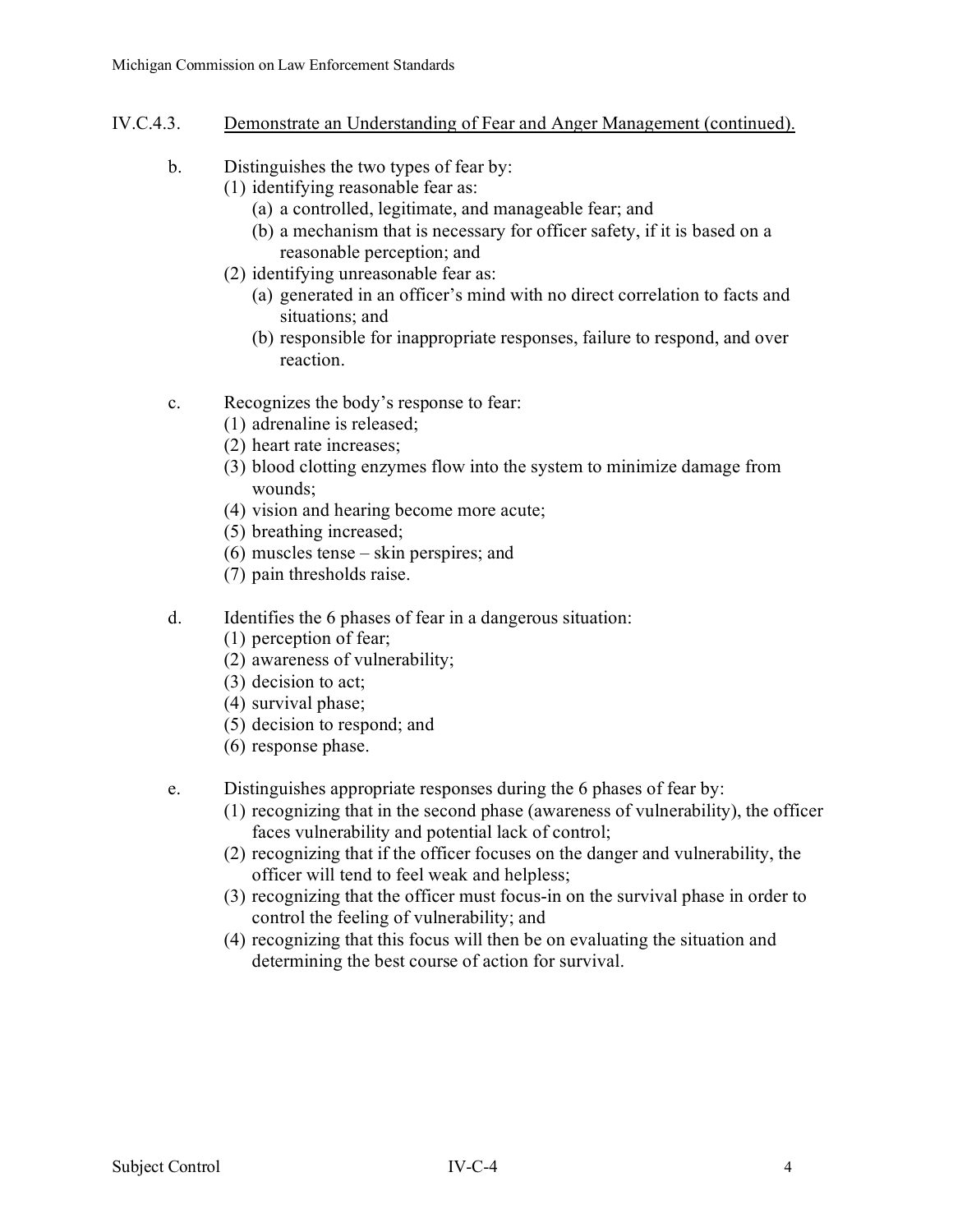- IV.C.4.3. Demonstrate an Understanding of Fear and Anger Management (continued).
	- f. Identifies the preparation involved for managing fear as:
		- (1) appropriate training;
			- (2) developing confidence in ability;
			- (3) mental rehearsal;
			- (4) controlled breathing (before, during, and after incident);
		- (5) a belief system that officer can handle any situation; and
		- (6) an important officer survival tool.
	- g. Defines anger as:
		- (1) the feeling of displeasure resulting from perceived injury, mistreatment, opposition, etc.;
		- (2) usually surfacing as a desire to fight back at the cause of the displeasure;
		- (3) advantageous in some situations when controlled and/or channeled to help survive a crisis; and
		- (4) a definite liability when inappropriate or uncontrolled (e.g., rage).
	- h. Identifies key factors to controlling of anger as:
		- (1) awareness and identification of personal reaction (physical, mental, behavioral) which may range from mild irritation to a full-blown fury;
		- (2) acknowledgement and recognition of anger as a normal emotion;
		- (3) identification of situations most likely to cause anger reaction;
			- (a) universal anger-provoking situations (e.g., being attacked or shot at); and
			- (b) personal anger-provoking situations (e.g., those that "push our buttons");
		- (4) development of a mindset that "no one is worth my job" or "they are reacting to my uniform, not me";
		- (5) managing anger when it is at the lower end of the emotional scale;
		- (6) expressing anger in an appropriate and controlled manner;
		- (7) controlled breathing (before, during, and after incident); and
		- (8) mental rehearsal to deal with anger-inducing situations.
- IV.C.4.4. Demonstrate Effective Subject Control Techniques.
	- a. Approaches a subject or situation utilizing:
		- (1) heightened awareness by;
			- (a) observing the environment; and
			- (b) observing the subject(s);
			- (2) tactical positioning by;
				- (a) maintaining reactionary gap;
				- (b) angling off  $45\%$  from subject(s);
				- (c) utilizing cover and/or concealment;
				- (d) utilizing contact officer/cover officer concept, and
				- (e) providing or blocking escape route for officer(s) or subject(s); and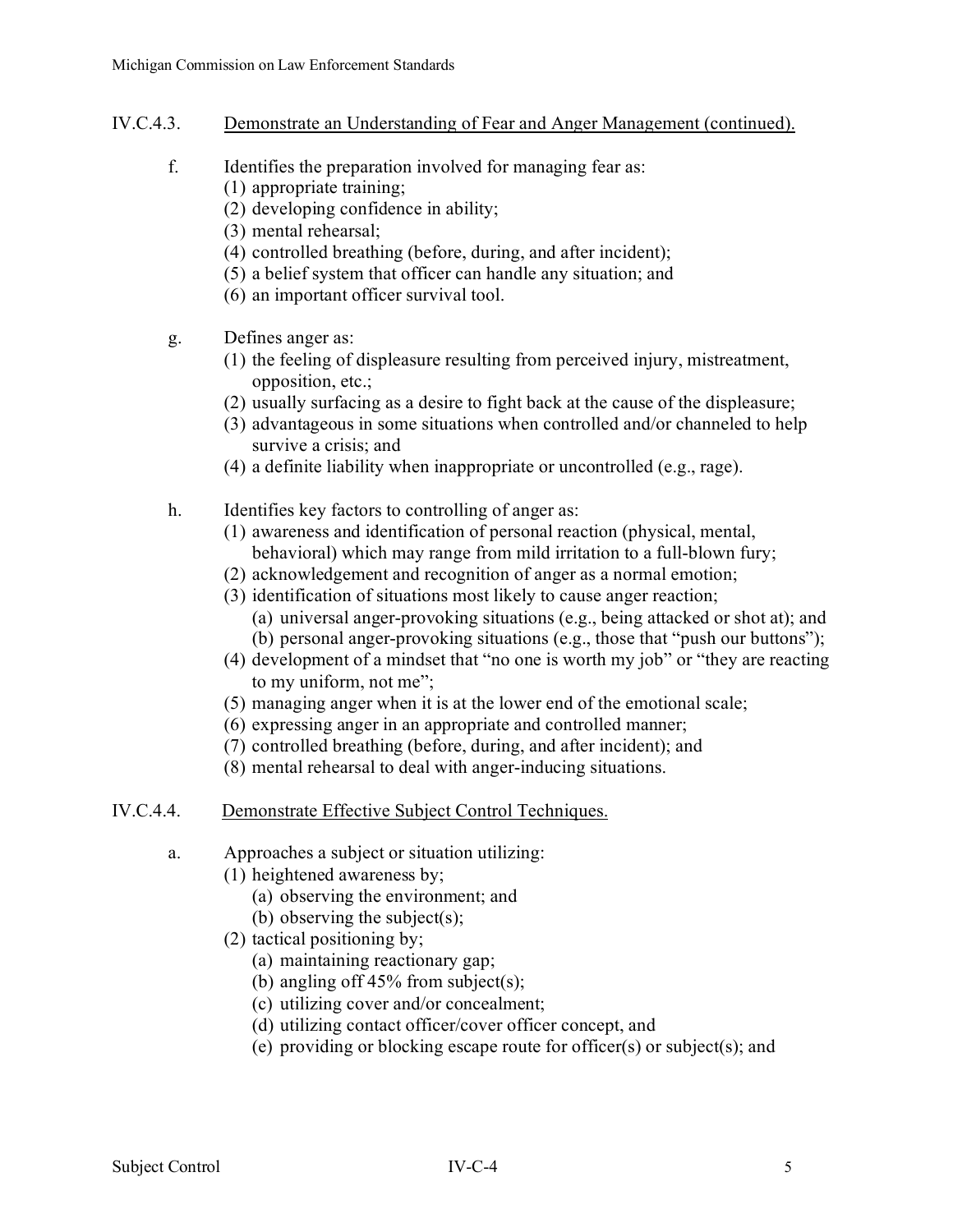- IV.C.4.4. Demonstrate Effective Subject Control Techniques (continued).
	- (3) the readiness to respond by;
		- (a) maintaining a balanced officer stance;
		- (b) maintaining weapon awareness (gun hip away if possible); and
		- (c) maintaining hands waist level or higher, free, and available.
	- b. Applies handcuffs on a subject by:
		- (1) using clear and concise verbal commands;
		- (2) seeking a position of advantage;
			- (a) controlling subject during handcuffing,
			- (b) offsetting the subject's balance, and
			- (c) handcuffing from a rear position;
		- (3) disengaging appropriately;
		- (4) checking for proper tightness and double-locking handcuffs; and
		- (5) searching after handcuffing.
	- c. Conducts a weapons check (Terry pat-down) of a subject by:
		- (1) using clear and concise verbal commands;
		- (2) seeking a position of advantage by:
			- (a) controlling both hands of the subject during pat-down;
			- (b) offsetting the subject's balance;
			- (c) conducting pat-down from a rear position;
			- (d) using a systematic pat-down; and
			- (e) safely securing contraband; and
		- (3) disengaging appropriately.
	- d. Conducts a custodial (full) search of a handcuffed subject by:
		- (1) using clear and concise verbal commands;
		- (2) seeking a position of advantage;
			- (a) controlling the subject during the search.
			- (b) offsetting the subject's balance;
			- (c) searching from a rear position;
			- (d) using a systematic search; and
			- (e) safely securing contraband; and
		- (3) disengaging appropriately.
	- e. Deploys chemical aerosol spray by:
		- (1) identifying tactical considerations and ramifications;
		- (2) identifying medical considerations and ramifications;
		- (3) physically retrieving aerosol spray from holster proficiently and employing toward subject; and
		- (4) ensuring appropriate after care is provided to contaminated subject(s):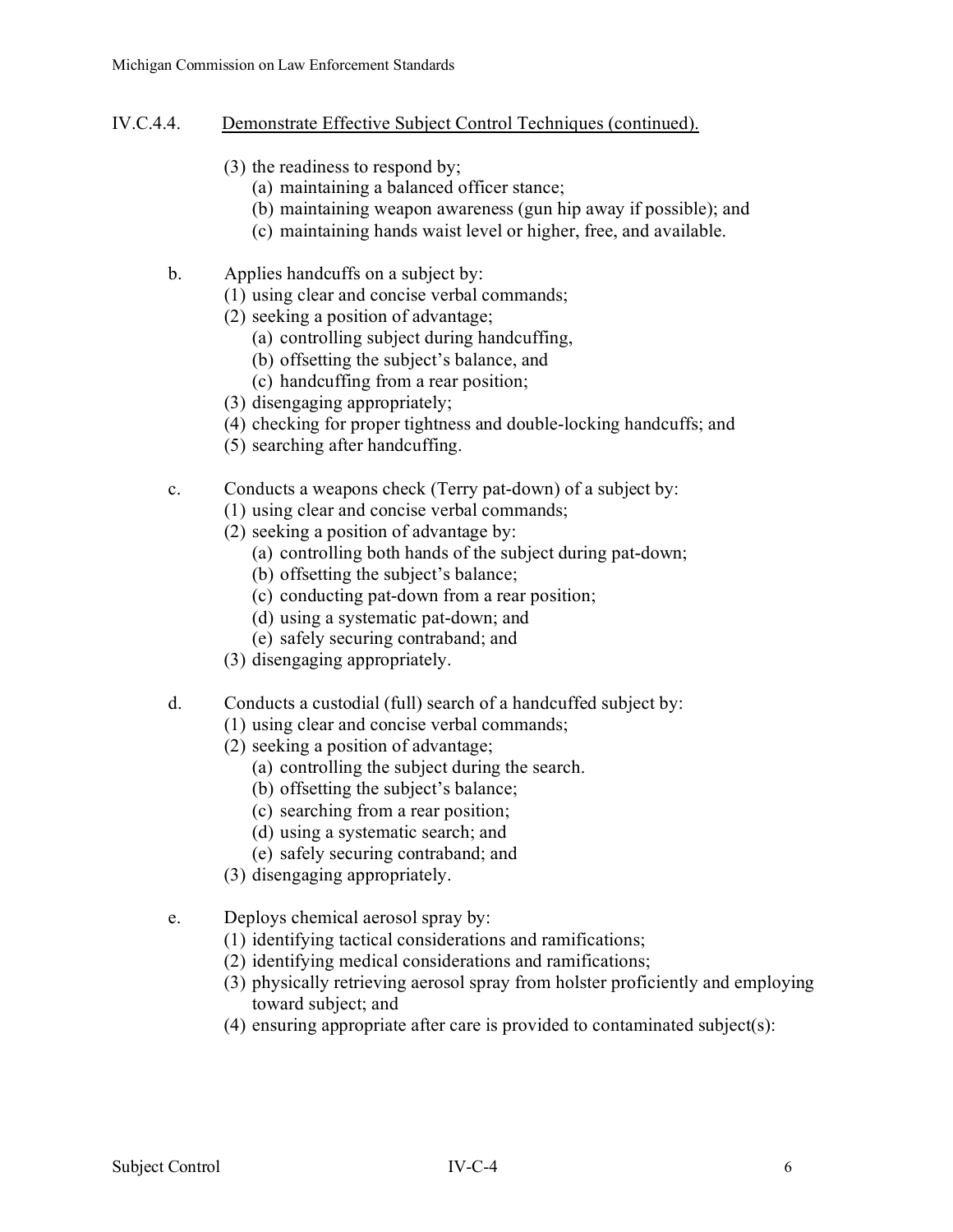- IV.C.4.4. Demonstrate Effective Subject Control Techniques (continued).
	- f. Conducts a takedown of a subject from escort position and face to face by: (1) attempting to use a set-up or diversion if practical;
		- (2) attempting to use leverage and balance rather than brute strength if practical; and
		- (3) following through to ground control and handcuffing.
	- g. Employs empty hand control to effect:
		- (1) control holds,
		- (2) escorts,
		- (3) pressure points,
		- (4) joint locks, and
		- (5) escapes;
			- (a)from a choke hold, and
			- (b) from a bear hug.

### h. Employs personal weapons to effect:

- (1) strikes;
	- (a) kicks,
	- (b) open palm strikes,
	- (c) punches,
	- (d) elbow strikes, and
	- (e) knee strikes;
- (2) empty hand blocks: and
- (3) sudden assault response.

# i. Conducts vehicle extraction of a subject:

- (1) with awareness of vehicle mobility;
- (2) with awareness of environmental considerations;
	- (a) inside the vehicle (weapons, other occupants, etc.); and
	- (b) outside the vehicle (other traffic, weather conditions, etc.);
- (3) with awareness of limitations in maneuverability due to the restricted space of a car window or car door opening;
- (4) attempting to use a set-up or diversion if practical;
- (5) attempting to use leverage and balance rather than brute strength if practical; and
- (6) following through to control and handcuffing.
- j. Employs the use of an impact weapon by:
	- (1) distinguishing primary and secondary target areas (areas of impact);
	- (2) identifying potential effects of strikes to each area;
	- (3) physically employing impact weapons appropriately and proficiently; and
	- (4) following through with control tactics and handcuffing.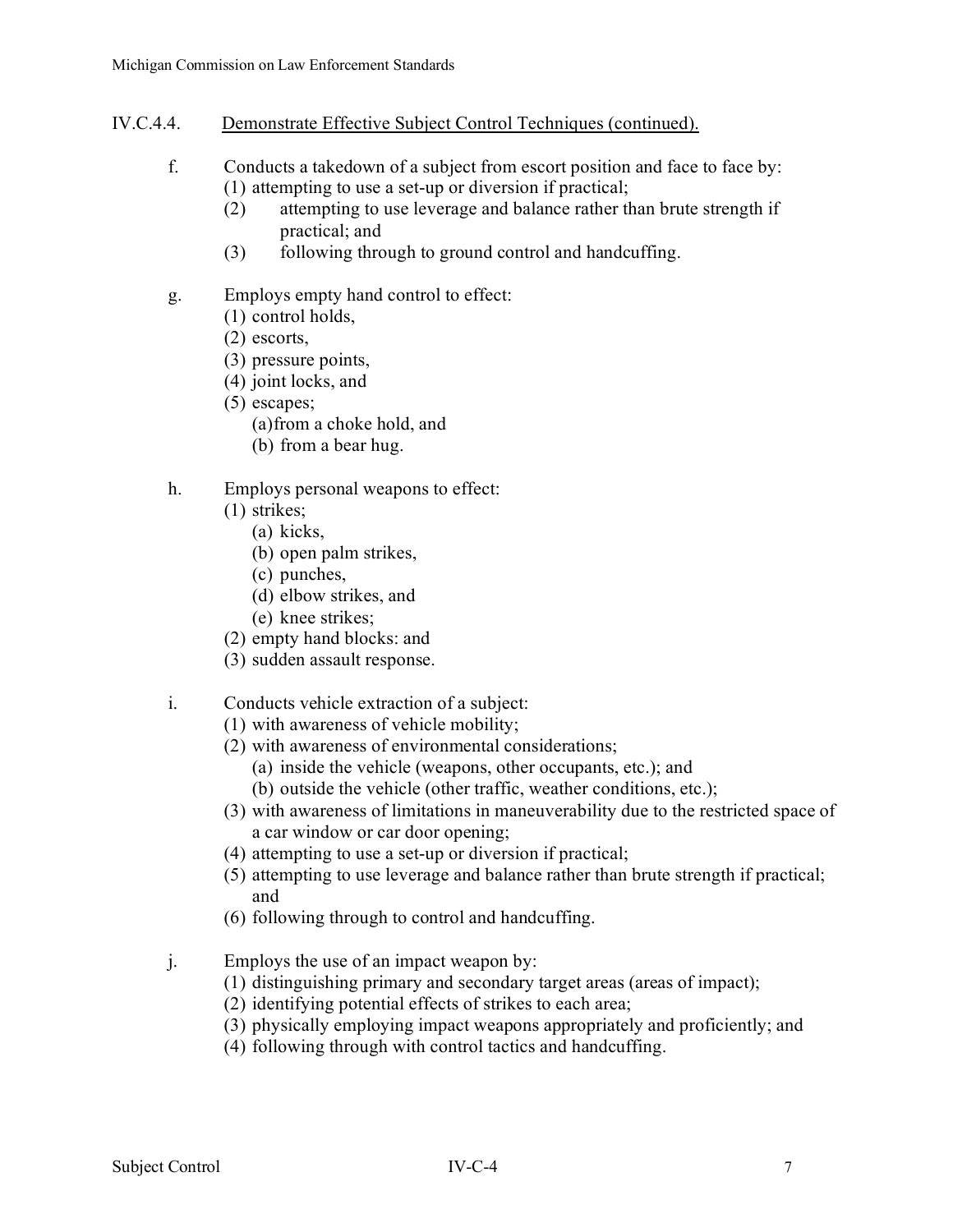## IV.C.4.4. Demonstrate Effective Subject Control Techniques (continued).

- k. Employs ground self-defense using:
	- (1) falling/rolling techniques;
		- (2) ground defensive positions; and
		- (3) escape techniques.
- l. Employs weapon retention:
	- (1) when holstered by;
		- (a) securing weapon in holster;
		- (b) gaining a position of advantage; and
		- (c) effecting release of weapon; and
	- (2) when un-holstered by;
		- (a) moving weapon and officer to avoid muzzle (laser rule);
		- (b) securing a grip on the weapon;
		- (c) gaining a position of advantage;
		- (d) regaining control of the weapon; and
		- (e) utilizing cover when appropriate.
- m. Disarms a subject:
	- (1) of a firearm by;
		- (a) moving the weapon and officer to avoid muzzle (laser rule);
		- (b) gaining a position of advantage;
		- (c) neutralizing the threat (taking control of weapon or incapacitating the subject); and
		- (d) utilizing cover when appropriate.

#### Notes to Instructor:

Disarming a subject armed with an edged weapon should be discussed with the recruits during this block of instruction. A general awareness of the dangers of edged weapons and the importance of creating distance should be emphasized. The videotape entitled "Surviving Edged Weapons" produced by CALIBRE PRESS INC. is a recommended resource.

- n. Employs close-quarter firearms techniques, when within 5' of subject, by:
	- (1) utilizing a tucked (not fully extended) shooting position;
	- (2) maintaining support hand safety (regarding one handed shooting);
	- (3) employing natural movements (trained response);
	- (4) moving (creating distance, changing location, moving off line);
	- (5) utilizing a convulsive grip (firm/locked hand, arm, elbow and shoulder);
	- (6) neutralizing the threat (incapacitating the subject); and
	- (7) utilizing cover when appropriate.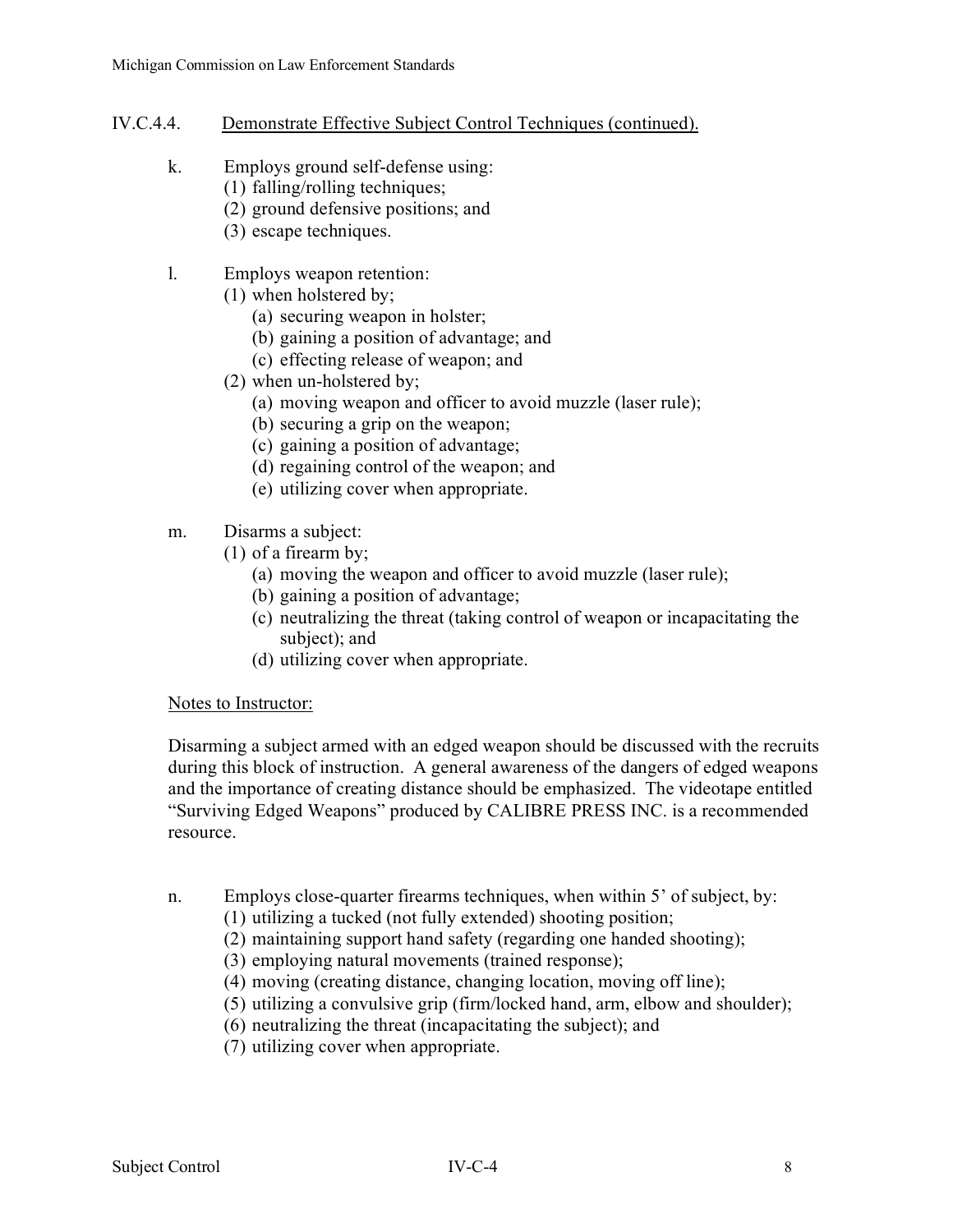### IV.C.4.5. Demonstrate an Understanding of Post Force Incident Responsibility.

- a. Employs appropriate after care by:
	- (1) ensuring that medical care is provided as soon as practical for the subject(s) and/or officer (s); and
		- (2) maintaining professional conduct and treatment of the subject(s) while incarcerated.
- b. Makes proper notification regarding the use of force to supervisor and/or other personnel responsible for subject(s) care.
- c. Ensures that crime scene is preserved and/or relevant evidence is collected.
- d. Prepares documentation regarding the use of force and its justification.
- e. Demonstrates awareness of post critical incident protocol:
	- (1) tactical debriefing;
	- (2) officer welfare/wellness check;
	- (3) available department resources; and
	- (4) psychological counseling
- f. Demonstrates an understanding of potential emotional responses to critical incidents, including Post-traumatic Stress Disorder (PTSD).
- IV.C.4.6. Demonstrate the Ability to Manage Subject Encounters under Circumstances that Justify Varying Levels of Force.
	- a. Responds reasonably and tactically overall, based on the totality of circumstances, to subject encounters during training scenarios by:
		- (1) recognizing level of authority;
			- (a) authority to arrest (probable cause);
			- (b) authority to detain (reasonable suspicion); or
			- (c) no authority (consensual encounter);
		- (2) controlling fear and anger;
		- (3) maintaining a survival mindset;
		- (4) selecting sound tactics during approach and encounter;
		- (5) engaging in tactical communication (if appropriate);
		- (6) selecting reasonable subject control options consistent with the level of resistance;
		- (7) successfully controlling the subject(s) and/or the situation;
		- (8) identifying post-incident responsibilities; and
		- (9) articulating his/her state of mind (justification) regarding the use of force (e.g., verbal notification, written report, and courtroom testimony).